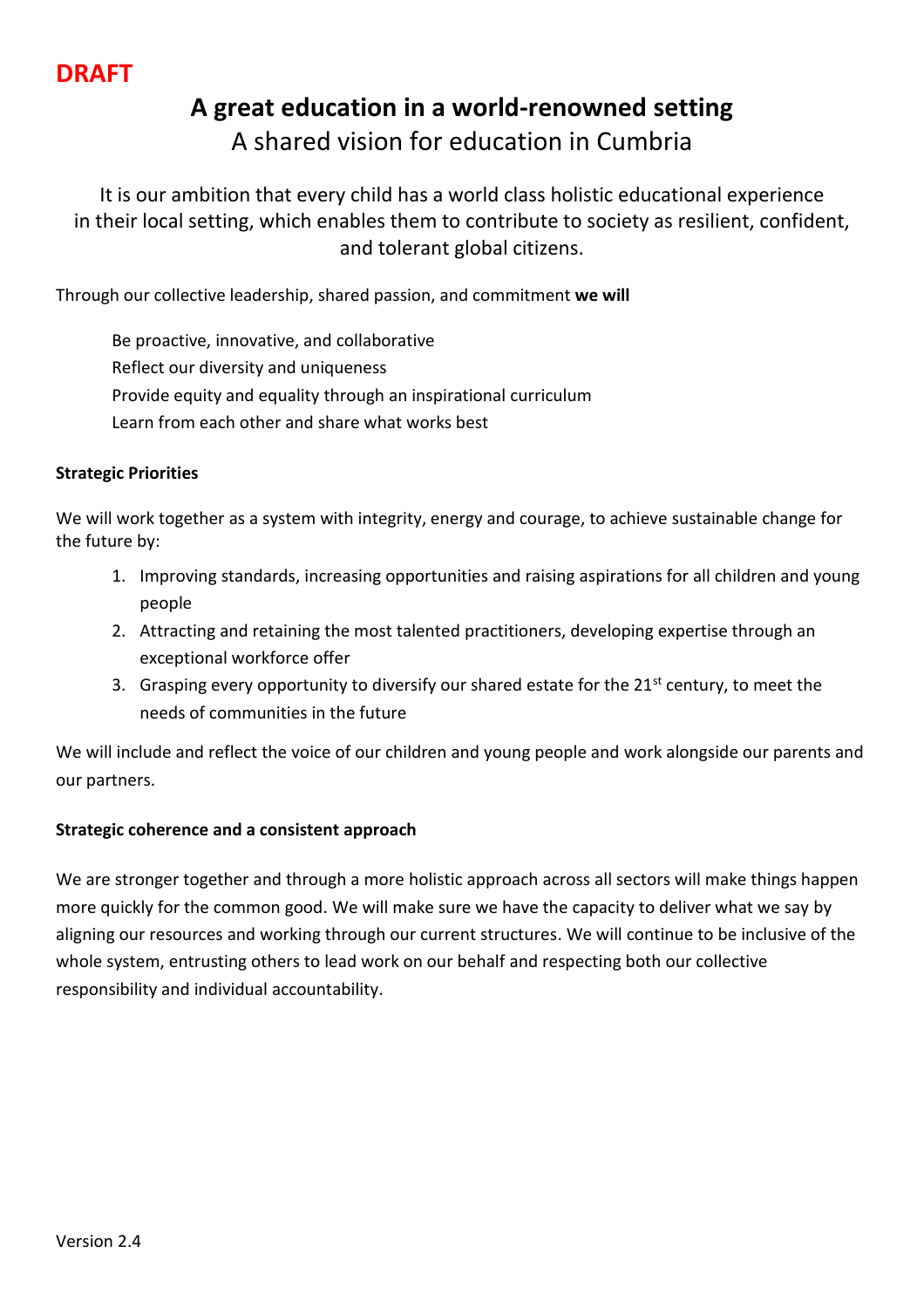

To ensure our strategic approach is coherent our priorities and actions are aligned and interconnect with other key strategies and plans including:

Illustration only – to refine as required

Joint Health and Wellbeing strategy Cumbria Public Health Strategy Safeguarding Children's Plan

| <b>Children and Young Peoples' Plan</b> | <b>Early Help Strategy</b><br>The strategy sets out the aim to target support early, as a<br>coordinated, multi-agency response to prevent a statutory<br>social care intervention. |  |  |  |
|-----------------------------------------|-------------------------------------------------------------------------------------------------------------------------------------------------------------------------------------|--|--|--|
| Others to add:                          | <b>Emotional Wellbeing and Mental Health</b>                                                                                                                                        |  |  |  |
| Teaching Schools Hub - One Cumbria      | <b>Transformation Plans</b>                                                                                                                                                         |  |  |  |
| Think Family Approach                   | These plans aim to improve the resilience,                                                                                                                                          |  |  |  |
| <b>Recovery Strategy</b>                | emotional wellbeing and mental health of                                                                                                                                            |  |  |  |

emotional wellbeing and mental health of children and young people. Priorities include a re-design of NHS CAMHS services and investment in support for mental health in schools.

This strategy was agreed by Education Partners in Cumbria in xxxxx 2021.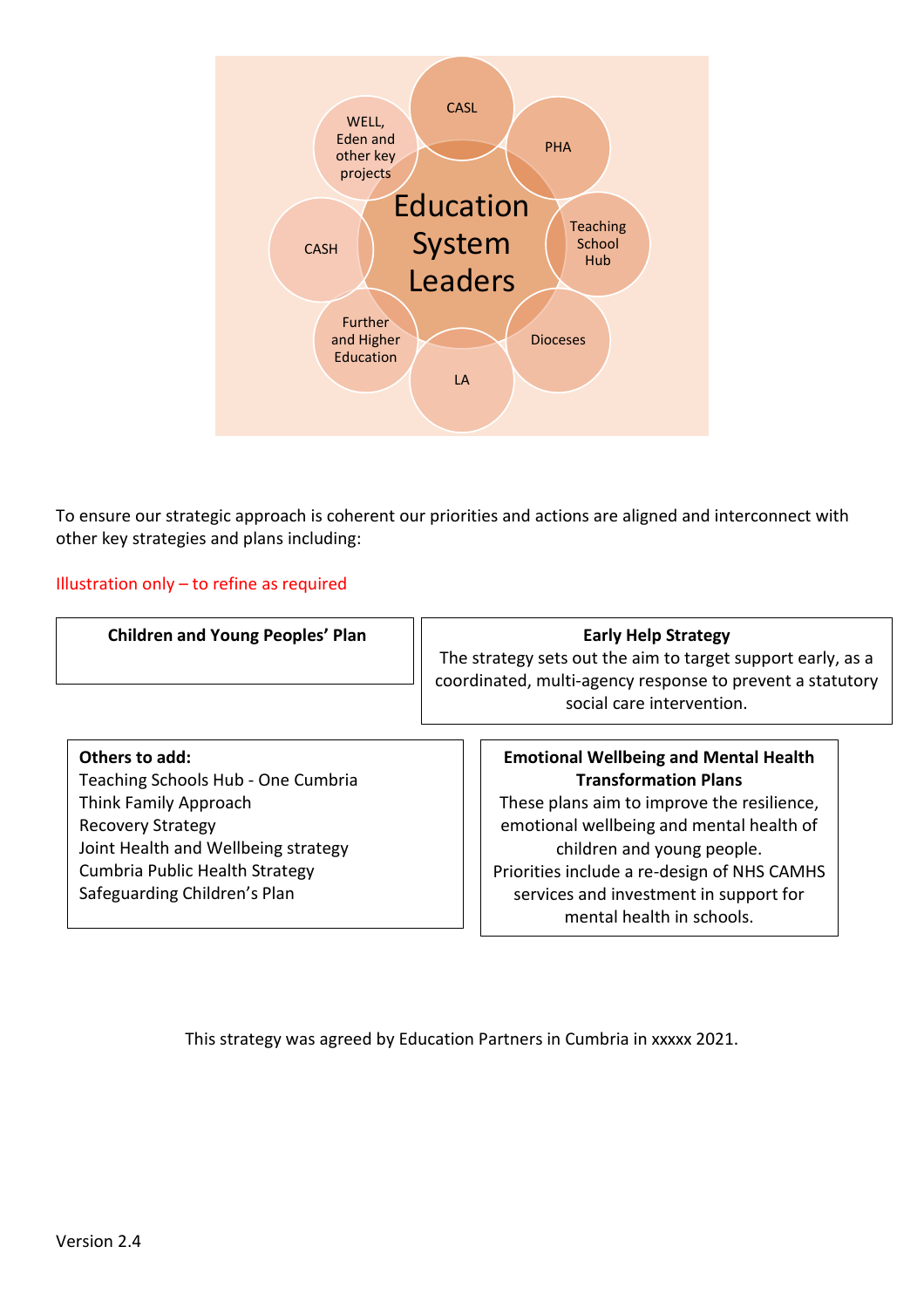### **Joint Programme of Action**

This work will continue to build on successful practice, based on research and evidence locally, regionally, and nationally. We will learn from practice which has achieved the greatest impact for children, young people, and families.

Over the next two years we will act to deliver on these priorities by:

#### *Exemplar*

| <b>Actions (What)</b>                                                                                                              | <b>Why</b>                                             | <b>Who</b> | <b>When</b> | Difference it will make                                                 |
|------------------------------------------------------------------------------------------------------------------------------------|--------------------------------------------------------|------------|-------------|-------------------------------------------------------------------------|
| <b>Priority one:</b><br>Improving standards, increasing opportunities and raising<br>aspirations for all children and young people | To improve education<br>provision across the<br>county |            |             | <b>Ofsted grades</b><br>Attendance figures<br><b>Education outcomes</b> |
| 1.1 Meet the needs of children and young people with<br><b>Special Educational Needs in local setting</b>                          |                                                        |            |             |                                                                         |
| 1.2 Develop a curriculum offer which is broad, rich and<br>ambitious                                                               |                                                        |            |             |                                                                         |
| 1.3 Review and agree our model for Alternative Provision                                                                           |                                                        |            |             |                                                                         |
| 1.4                                                                                                                                |                                                        |            |             |                                                                         |